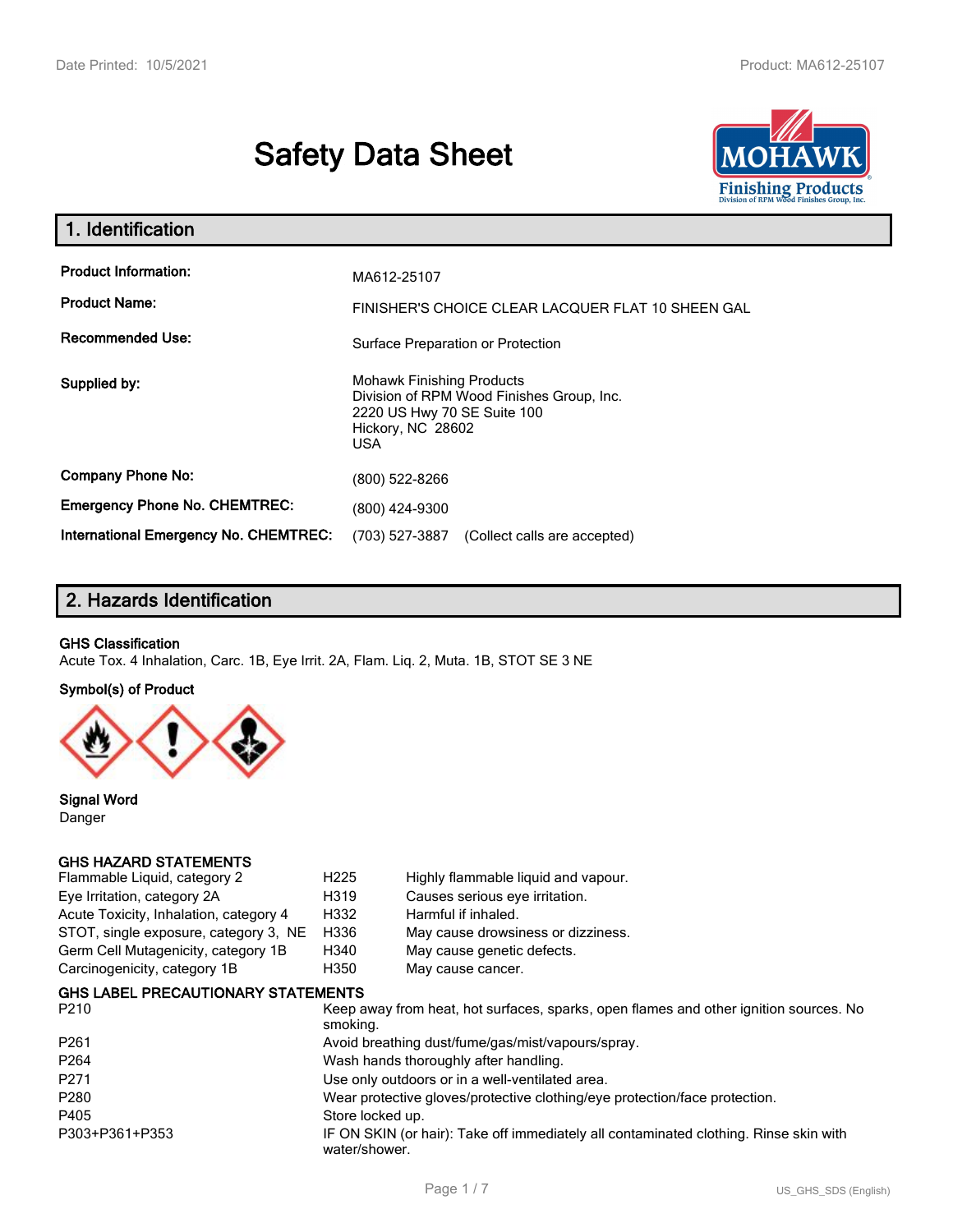| P305+P351+P338                   | IF IN EYES: Rinse cautiously with water for several minutes. Remove contact lenses, if<br>present and easy to do. Continue rinsing. |
|----------------------------------|-------------------------------------------------------------------------------------------------------------------------------------|
| P403+P233                        | Store in a well-ventilated place. Keep container tightly closed.                                                                    |
| P <sub>201</sub>                 | Obtain special instructions before use.                                                                                             |
| P312                             | Call a POISON CENTER or doctor/physician if you feel unwell.                                                                        |
| P304+P340                        | IF INHALED: Remove person to fresh air and keep comfortable for breathing.                                                          |
| P308+P313                        | IF exposed or concerned: Get medical advice/attention.                                                                              |
| P337+P313                        | If eye irritation persists: Get medical advice/attention.                                                                           |
| P403+P235                        | Store in a well-ventilated place. Keep cool.                                                                                        |
| GHS SDS PRECAUTIONARY STATEMENTS |                                                                                                                                     |
| P <sub>240</sub>                 | Ground/bond container and receiving equipment.                                                                                      |
| P <sub>241</sub>                 | Use explosion-proof electrical/ventilating/lighting/equipment.                                                                      |
| P <sub>242</sub>                 | Use only non-sparking tools.                                                                                                        |

P243 Take precautionary measures against static discharge.

## **3. Composition/Information on ingredients**

| <b>Chemical Name</b>               | CAS-No.    | Wt. %       | <b>GHS Symbols</b> | <b>GHS Statements</b> |
|------------------------------------|------------|-------------|--------------------|-----------------------|
| acetone                            | 67-64-1    | 55-75       | GHS02-GHS07        | H225-302-319-332-336  |
| p-chlorobenzotrifluoride           | $98-56-6$  | 10-25       | GHS08              | H351                  |
| cellulose nitrate, cellulose ester | 9004-70-0  | $2.5 - 10$  | GHS01              | H <sub>201</sub>      |
| butyl cellosolve                   | 111-76-2   | $2.5 - 10$  | GHS06-GHS07        | H302-315-319-330      |
| epoxidized soybean oil             | 8013-07-8  | $1.0 - 2.5$ | GHS07              | H332                  |
| aromatic hydrocarbons              | 64742-95-6 | $0.1 - 1.0$ | GHS06-GHS08        | H304-331-340-350      |

The exact percentage (concentration) of ingredients is being withheld as a trade secret.

The text for GHS Hazard Statements shown above (if any) is given in the "Other information" Section.

#### **4. First-aid Measures**



FIRST AID - EYE CONTACT: IF IN EYES: Rinse cautiously with water for several minutes. Remove contact lenses, if present and easy to do. Continue rinsing. If eye irritation persists: Get medical advice/attention.

FIRST AID - SKIN CONTACT: IF ON SKIN (or hair): Take off immediately all contaminated clothing. Rinse skin with water/shower.

FIRST AID - INGESTION: IF SWALLOWED: rinse mouth. Do NOT induce vomiting. IF exposed or if you feel unwell: Call a POISON CENTER or doctor/physician.

FIRST AID - INHALATION: IF INHALED: Remove person to fresh air and keep comfortable for breathing.

## **5. Fire-fighting Measures**

**SPECIAL FIREFIGHTING PROCEDURES:** Evacuate all persons from the fire area to a safe location. Move non-burning material, as feasible, to a safe location as soon as possible. Fire fighters should be protected from potential explosion hazards while extinguishing the fire. Wear self-contained breathing apparatus (SCBA) and full fire-fighting protective clothing. Thoroughly decontaminate all protective equipment after use. Containers of this material may build up pressure if exposed to heat (fire). Use water spray to cool fire-exposed containers. Use water spray to disperse vapors if a spill or leak has not ignited. DO NOT extinguish a fire resulting from the flow of flammable liquid until the flow of the liquid is effectively shut off. This precaution will help prevent the accumulation of an explosive vapor-air mixture after the initial fire is extinguished.

**FIREFIGHTING EQUIPMENT:** This is a NFPA/OSHA Class 1B or less flammable liquid. Follow NFPA30, Chapter 16 for fire protection and fire suppression. Use a dry chemical, carbon dioxide, or similar ABC fire extinguisher for incipeint fires. Water may be used to cool and prevent rupture of containers that are exposed to heat from fire.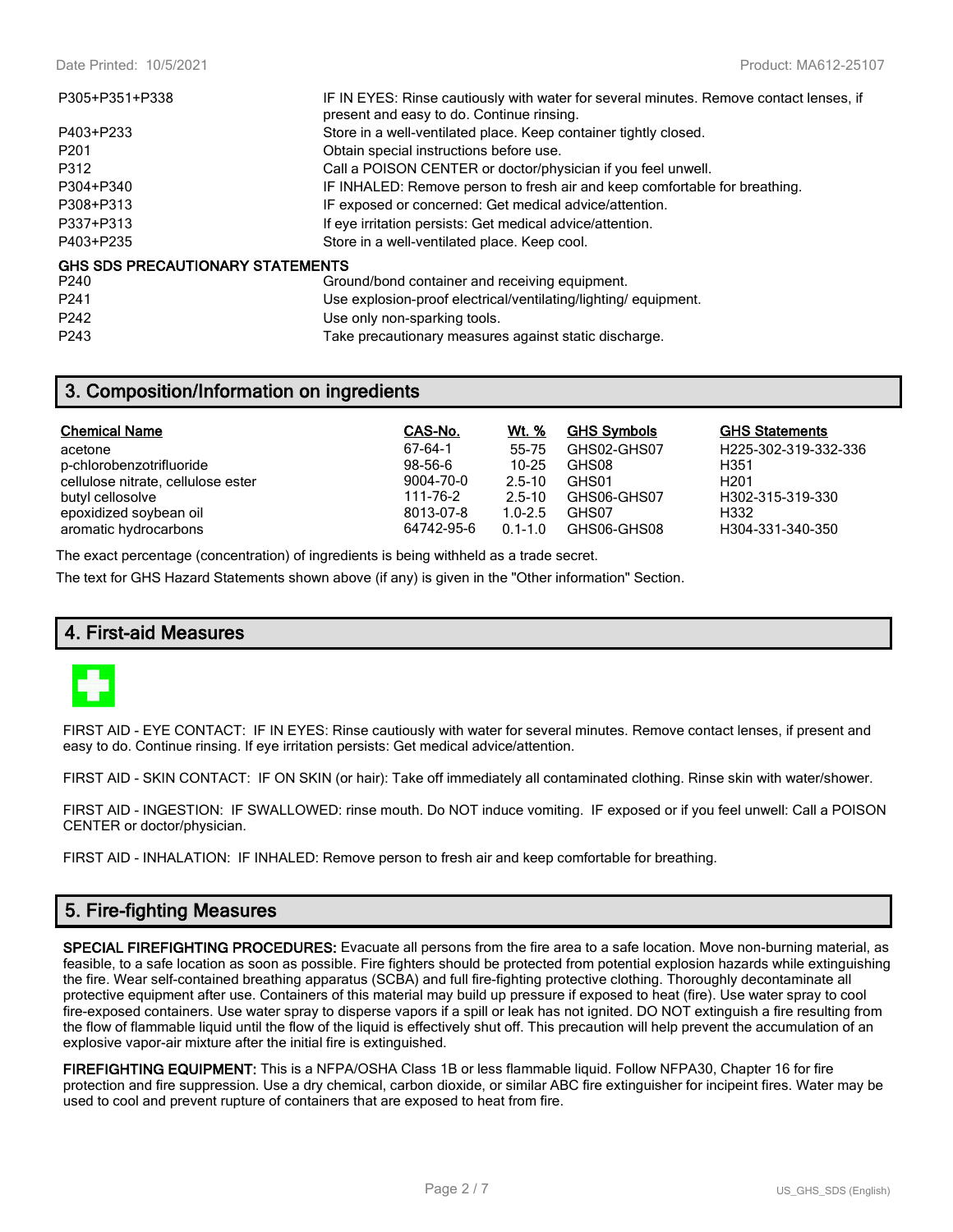## **6. Accidental Release Measures**

#### **ENVIRONMENTAL MEASURES:** No Information

**STEPS TO BE TAKEN IN CASE MATERIAL IS RELEASED OR SPILLED:** Follow personal protective equipment recommendations found in Section VIII. Personal protective equipment needs must be evaluated based on information provided on this sheet and the special circumstances created by the spill including; the material spilled, the quantity of the spill, the area in which the spill occurred, and the training and the expertise of employees in the area responding to the spill. Never exceed any occupational exposure limits. Shut off ignition sources; including electrical equipment and flames. Do not allow smoking in the area. Do not allow the spilled product to enter public drainage system or open waterways.

## **7. Handling and Storage**



**HANDLING:** Avoid inhalation and contact with eyes, skin, and clothing. Wash hands thoroughly after handling and before eating or drinking. In keeping with safe handling practices, avoid ignition sources (smoking, flames, pilot lights, electrical sparks); ground and bond containers when transferring the material to prevent static electricity sparks that could ignite vapor and use spark proof tools and explosion proof equipment. Empty containers may retain product residue or vapor. Do not pressurize, cut, weld, braze, solder, drill, grind, or expose container to heat, flame, sparks, static electricity, or other sources of ignition. Any of these actions can potentially cause an explosion that may lead to injury.

**STORAGE:** Keep containers closed when not in use. Store in cool well ventilated space away from incompatible materials.

## **8. Exposure Controls/Personal Protection**

| Ingredients with Occupational Exposure Limits |                      |                       |                     |                         |  |  |
|-----------------------------------------------|----------------------|-----------------------|---------------------|-------------------------|--|--|
| <b>Chemical Name</b>                          | <b>ACGIH TLV-TWA</b> | <b>ACGIH-TLV STEL</b> | <b>OSHA PEL-TWA</b> | <b>OSHA PEL-CEILING</b> |  |  |
| acetone                                       | $250$ ppm            | 500 ppm               | $1000$ ppm          | N.D.                    |  |  |
| p-chlorobenzotrifluoride                      | N.D.                 | N.D.                  | N.D.                | N.D.                    |  |  |
| cellulose nitrate, cellulose ester            | N.D.                 | N.D.                  | N.D.                | N.D.                    |  |  |
| butyl cellosolve                              | 20 ppm               | N.D.                  | 50 ppm              | N.D.                    |  |  |
| epoxidized soybean oil                        | N.D.                 | N.D.                  | N.D.                | N.D.                    |  |  |
| aromatic hydrocarbons                         | N.D.                 | N.D.                  | N.D.                | N.D.                    |  |  |

**Further Advice: MEL = Maximum Exposure Limit OES = Occupational Exposure Standard SUP = Supplier's Recommendation Sk = Skin Sensitizer N.E. = Not Established N.D. = Not Determined**

#### **Personal Protection**

**RESPIRATORY PROTECTION:** Use adequate engineering controls and ventilation to keep levels below recommended or statutory exposure limits. If exposure levels exceed limits use appropriate approved respiratory protection equipment.

**SKIN PROTECTION:** Wear chemical resistant footwear and clothing such as gloves, an apron or a whole body suit as appropriate.



**EYE PROTECTION:** Wear chemical-resistant glasses and/or goggles and a face shield when eye and face contact is possible due to splashing or spraying of material.



**OTHER PROTECTIVE EQUIPMENT:** No Information



**HYGIENIC PRACTICES:** It is good practice to avoid contact with the product and/or its vapors, mists or dust by using appropriate protective measures. Wash thoroughly after handling and before eating or drinking.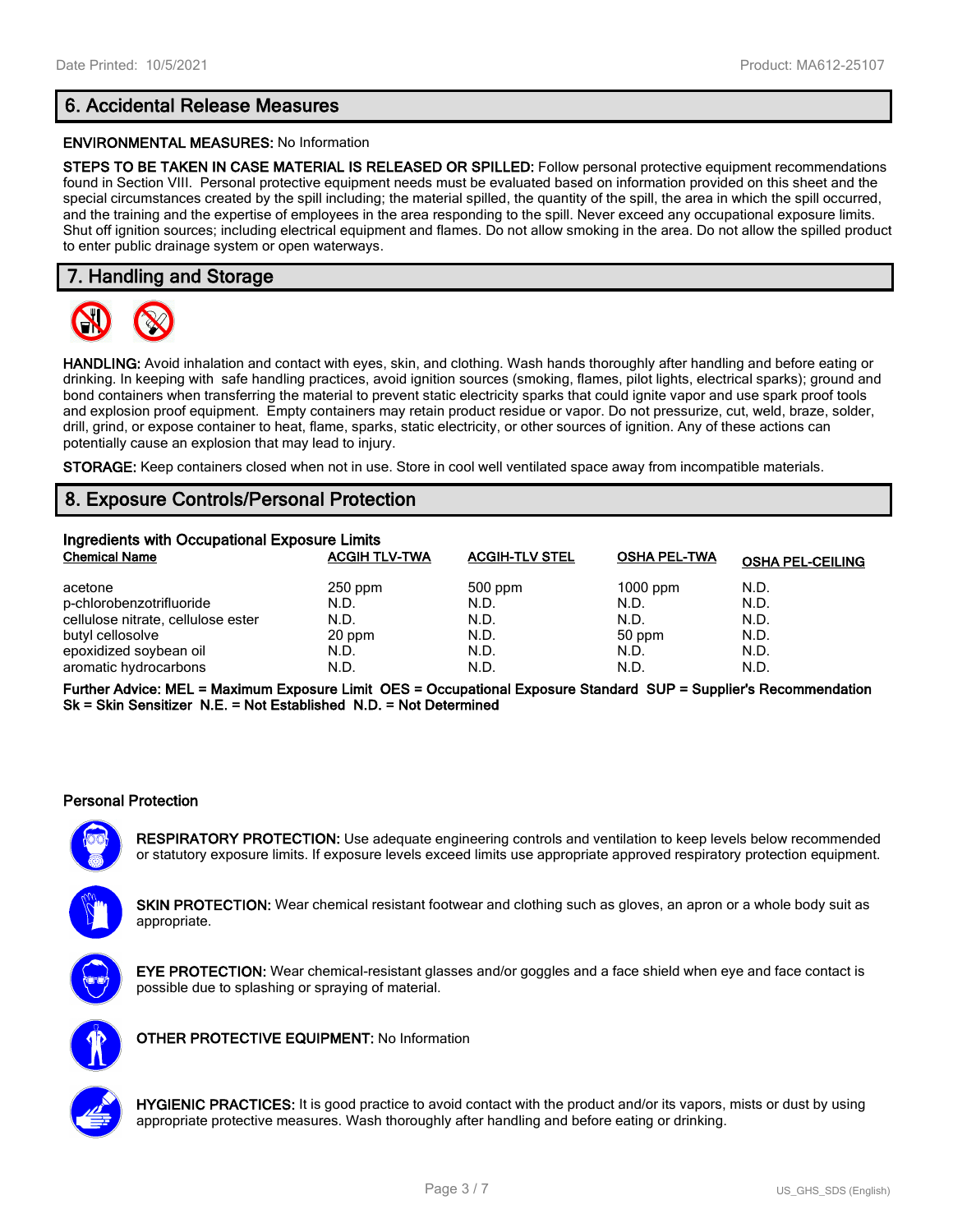**N.I. = No Information**

## **9. Physical and Chemical Properties**

| Appearance:                    | Cloudy Liquid              | <b>Physical State:</b>                      | <b>LIQUID</b>  |
|--------------------------------|----------------------------|---------------------------------------------|----------------|
| Odor:                          | <b>Strong Solvent</b>      | <b>Odor Threshold:</b>                      | Not determined |
| Density, g/cm3:                | 0.916                      | pH:                                         | Not determined |
| Freeze Point, °F:              | Not determined             | <b>Viscosity:</b>                           | Not determined |
| <b>Solubility in Water:</b>    | Not determined             | Partition Coefficient, n-octanol/<br>water: | Not determined |
| Decomposition temperature, °F: | Not determined             | <b>Explosive Limits, %:</b>                 | Not determined |
| Boiling Range, °F:             | $>100$ °F                  | Flash Point, °F:                            | -4 $\degree$ F |
| Combustibility:                | <b>Supports Combustion</b> | Auto-Ignition Temperature, °F:              | Not determined |
| <b>Evaporation Rate:</b>       | Faster than Diethyl Ether  | Vapor Pressure, mmHg:                       | Not determined |
| <b>Vapor Density:</b>          | Not determined             |                                             |                |

## **10. Stability and reactivity**

**STABILITY:** Stable under normal conditions.

**CONDITIONS TO AVOID:** Heat, flames and sparks.

**INCOMPATIBILITY:** Acids, Bases, Oxidizing agents

**HAZARDOUS DECOMPOSITION PRODUCTS:** Not determined.

## **11. Toxicological information**

**Practical Experiences**

**EMERGENCY OVERVIEW:** No Information

**EFFECT OF OVEREXPOSURE - EYE CONTACT:** No Information

**EFFECT OF OVEREXPOSURE - INGESTION:** No Information

**EFFECT OF OVEREXPOSURE - INHALATION:** No Information

**EFFECT OF OVEREXPOSURE - SKIN CONTACT:** No Information

**CARCINOGENICITY:** May cause cancer.

#### **PRIMARY ROUTE(S) OF ENTRY:**

**Eye Contact, Skin Contact, Inhalation**

## **Acute Toxicity Values**

**The acute effects of this product have not been tested. Data on individual components are tabulated below**

| CAS-No. | <b>Chemical Name</b> |  |
|---------|----------------------|--|
| 67-64-1 | acetone              |  |

**CASA-No. 2018 CONO. In the CASE CASE CONOCO CONOCO CONOCO CONOCO CONOCO CONOCO CONOCO CONOCO CONOCO CONOCO CONOCO CONOCO CONOCO CONOCO CONOCO CONOCO CONOCO CONOCO CONOCO CONOCO CONOCO CONOCO CONOCO CONOCO CONOCO CONOCO** 1800 mg/kg Rat 20000 mg/kg Rabbit 50.1 mg/L Rat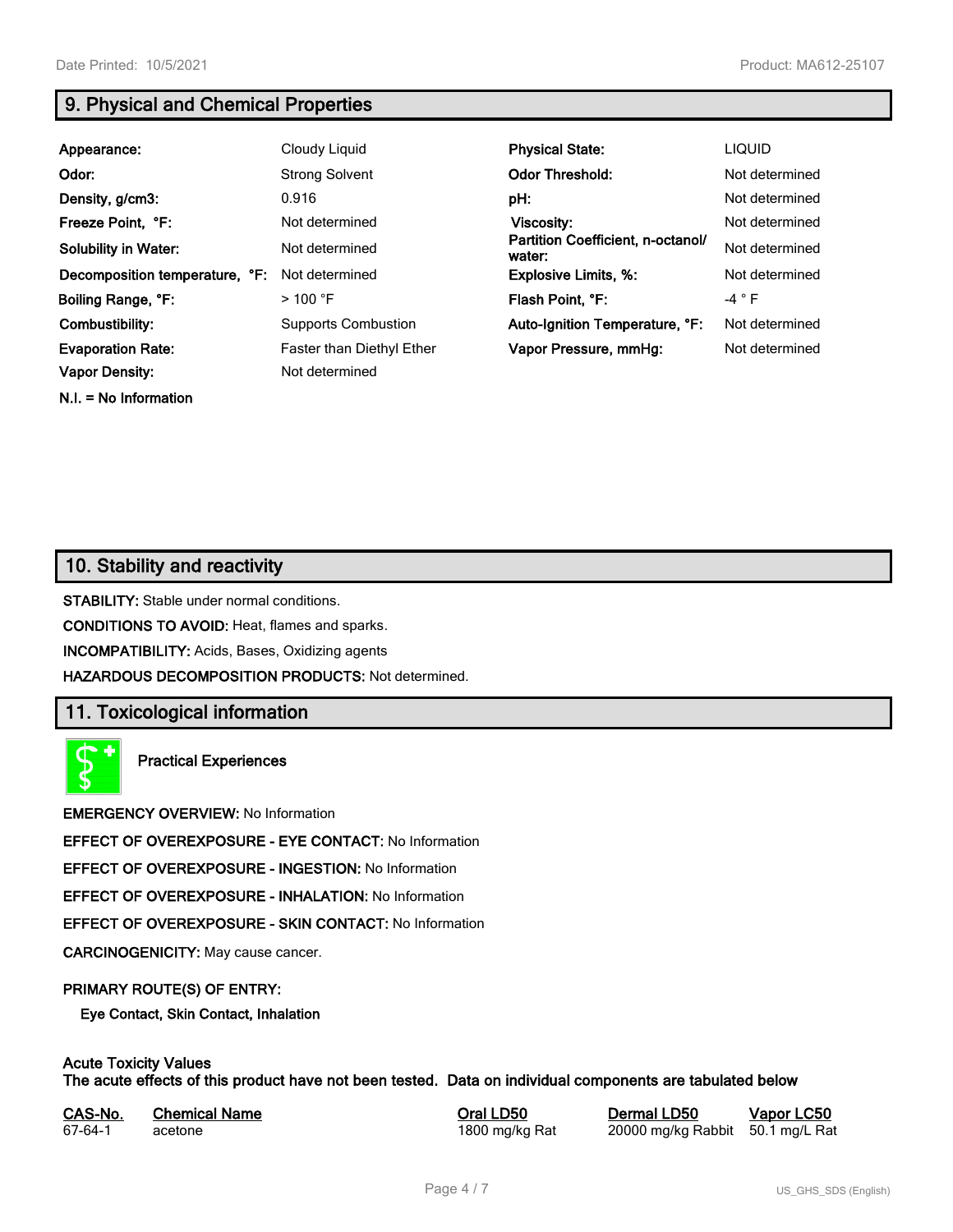| $98-56-6$  | p-chlorobenzotrifluoride           | 13000 mg/kg Rat | >2683 mg/kg Rabbit                | 33 mg/L Rat        |
|------------|------------------------------------|-----------------|-----------------------------------|--------------------|
| 9004-70-0  | cellulose nitrate, cellulose ester | >5000 mg/kg Rat | >5000 mg/kg                       | $>20 \text{ ma/l}$ |
| 111-76-2   | butyl cellosolve                   | 470 mg/kg Rat   | $>2000$ mg/kg Rabbit $>4.9$ mg/l  |                    |
| 8013-07-8  | epoxidized soybean oil             | 21000 mg/kg Rat | >19600 mg/kg Rabbit >20.1         |                    |
| 64742-95-6 | aromatic hydrocarbons              | 14000 mg/kg Rat | >2000 mg/kg Rabbit >4.96 mg/l Rat |                    |

#### **N.I. = No Information**

### **12. Ecological information**

**ECOLOGICAL INFORMATION:** Ecological evaluation of this material has not been performed; however, do not allow the product to be released to the environment without governmental approval/permits.

## **13. Disposal Information**



## **Product**

**DISPOSAL METHOD:** Waste from this material may be a listed and/or characteristic hazardous waste. Dispose of material, contaminated absorbent, container and unused contents in accordance with local, state, and federal regulations.

**STEPS TO BE TAKEN IN CASE MATERIAL IS RELEASED OR SPILLED:** Follow personal protective equipment recommendations found in Section VIII. Personal protective equipment needs must be evaluated based on information provided on this sheet and the special circumstances created by the spill including; the material spilled, the quantity of the spill, the area in which the spill occurred, and the training and the expertise of employees in the area responding to the spill. Never exceed any occupational exposure limits. Shut off ignition sources; including electrical equipment and flames. Do not allow smoking in the area. Do not allow the spilled product to enter public drainage system or open waterways.

## **14. Transport Information**

**SPECIAL TRANSPORT PRECAUTIONS:** No Information

**DOT:** CONSUMER COMMODITY

**IATA:** UN1263, PAINT, 3, II

**IMDG:** UN1263, PAINT, 3, II

## **15. Regulatory Information**

#### **U.S. Federal Regulations:**

#### **CERCLA - SARA Hazard Category**

This product has been reviewed according to the EPA 'Hazard Categories' promulgated under Sections 311 and 312 of the Superfund Amendment and Reauthorization Act of 1986 (SARA Title III) and is considered, under applicable definitions, to meet the following categories:

Fire Hazard, Acute Health Hazard, Chronic Health Hazard

#### **SARA SECTION 313**

This product contains the following substances subject to the reporting requirements of Section 313 of Title III of the Superfund Amendment and Reauthorization Act of 1986 and 40 CFR part 372:

No Sara 313 components exist in this product.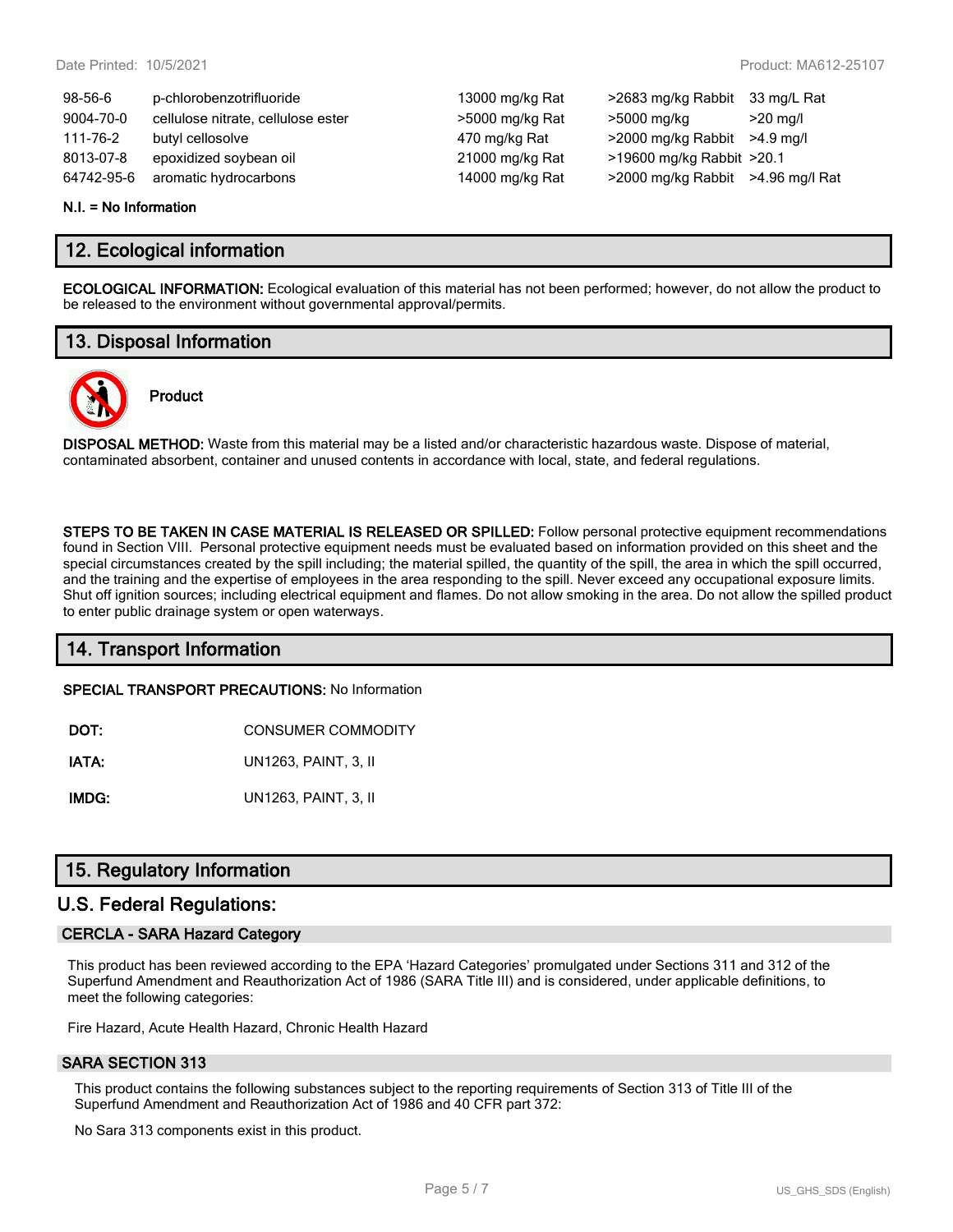#### **TOXIC SUBSTANCES CONTROL ACT**

This product contains the following chemical substances subject to the reporting requirements of TSCA 12(B) if exported from the United States:

**Chemical Name CAS-No.**

| <b>VIIVIIIVUI I TUIIIV</b>   |           |
|------------------------------|-----------|
| p-chlorobenzotrifluoride     | $98-56-6$ |
| octamethylcyclotetrasiloxane | 556-67-2  |
| acetaldehyde                 | 75-07-0   |

## **U.S. State Regulations:**

#### **CALIFORNIA PROPOSITION 65**

WARNING: Cancer and Reproductive Harm - www.P65Warnings.ca.gov.

Oxsol 100, Cancer, 11.9131% Toluene, Reproductive Harm, 0.0013%

|                             | 16. Other Information               |                                                                               |   |                    |                         |                             |           |
|-----------------------------|-------------------------------------|-------------------------------------------------------------------------------|---|--------------------|-------------------------|-----------------------------|-----------|
| <b>Revision Date:</b>       |                                     | 10/5/2021                                                                     |   |                    | <b>Supersedes Date:</b> |                             | 9/29/2021 |
| <b>Reason for revision:</b> |                                     | <b>Revision Description Changed</b>                                           |   |                    |                         |                             |           |
|                             | Datasheet produced by:              | <b>Regulatory Department</b>                                                  |   |                    |                         |                             |           |
| <b>HMIS Ratings:</b>        |                                     |                                                                               |   |                    |                         |                             |           |
| Health:                     | 2                                   | <b>Flammability:</b>                                                          | 3 | <b>Reactivity:</b> |                         | <b>Personal Protection:</b> | х         |
|                             | Volatile Organic Compounds, gr/ltr: | Text for GHS Hazard Statements shown in Section 3 describing each ingredient: |   | 260                |                         |                             |           |

| H <sub>201</sub> | <undefined></undefined>                       |
|------------------|-----------------------------------------------|
| H <sub>225</sub> | Highly flammable liquid and vapour.           |
| H302             | Harmful if swallowed.                         |
| H304             | May be fatal if swallowed and enters airways. |
| H315             | Causes skin irritation.                       |
| H319             | Causes serious eye irritation.                |
| H330             | Fatal if inhaled.                             |
| H331             | Toxic if inhaled.                             |
| H332             | Harmful if inhaled.                           |
| H336             | May cause drowsiness or dizziness.            |
| H340             | May cause genetic defects.                    |
| H350             | May cause cancer.                             |
| H351             | Suspected of causing cancer.                  |

#### **Icons for GHS Pictograms shown in Section 3 describing each ingredient:**